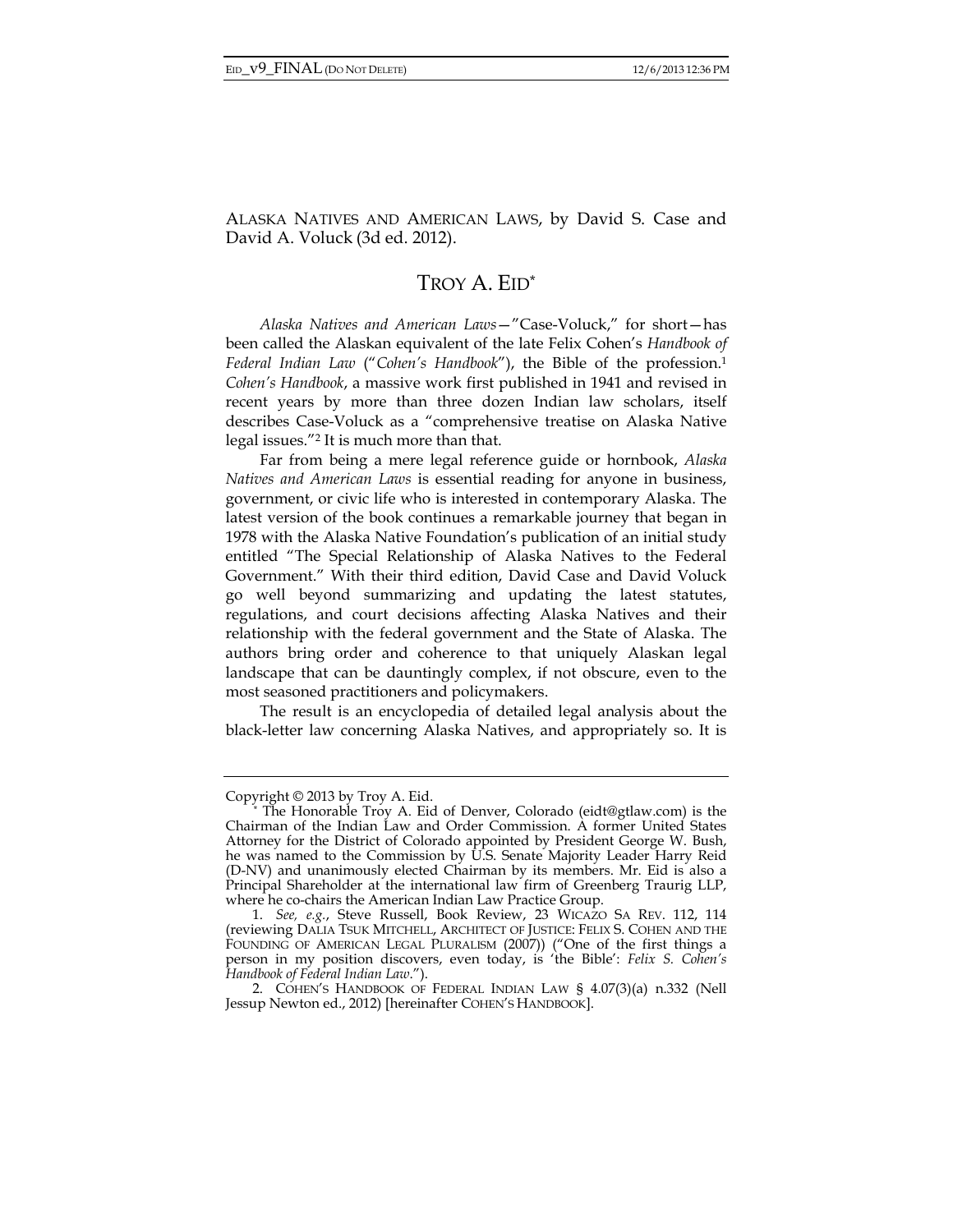also, however, a highly readable primer on the political relationship among the three sovereigns: federal, state, and tribal. The opening chapter is a shining example of the authors' ability to smoothly blend law and application. It provides a chronological overview of federal Indian law in the Lower 48 and Alaska, identifies and explains its core legal concepts, and applies those concepts to current issues and hot topics. It is a model of cogent and persuasive writing and analysis.

Beginning with that first chapter but continuing throughout the book, Case and Voluck take care to examine current trends that are likely to continue influencing the development of the law and public policy in years ahead. In the third edition, this includes the crucial but underappreciated role that Alaska Natives are playing in the United Nations and elsewhere to build legal foundations for the recognition of indigenous human rights under international law. It also includes highprofile litigation by various nongovernmental organizations related to global warming and other environmental issues.3

Though each of the book's ten chapters is comprehensive, the fifth chapter of Case-Voluck is nothing less than required reading for anyone seeking to decipher the Alaska Native Claims Settlement Act  $("ANCSA").$ <sup>4</sup> The authors are in a class by themselves in explaining this complicated law in understandable terms. Enacted in 1971, ANCSA was amended by nearly every Congress for the next thirty-five years and was preceded, as the authors wryly note,

by more than one hundred years of at least theoretical uncertainty about the legal status of the Indigenous Peoples of what is now the state of Alaska. The uncertainty was the product of vacillating judicial decisions, ineffective implementation of federal policies, and entrenched political opposition among Alaska's territorial and state leaders to the ideas of aboriginal title and tribal status.5

In exchange for extinguishing Alaska Natives' claims to more than three hundred and fifty million acres of land, ANCSA established an

 <sup>3.</sup> *See, e.g.*, Native Vill. of Kivalina v. ExxonMobil Corp.*,* 696 F.3d 849 (9th Cir. 2012). The Native Village of Kivalina and City of Kivalina alleged that "fossil fuel emissions by various energy-related multi-national companies had resulted in global warming, severely eroding the land where the City of Kivalina sits and threatening it with imminent destruction." *Id*. at 853. Kivalina unsuccessfully sought damages under a federal common law claim of public nuisance. *Id*. at 854. The Ninth Circuit ruled that the Clean Air Act and the EPA action the Act authorizes displaced Kivalina's tort claims. *Id*. at 866.

 <sup>4. 43</sup> U.S.C. §§ 1601–1629h (2012).

 <sup>5.</sup> DAVID S. CASE & DAVID A. VOLUCK, ALASKA NATIVES AND AMERICAN LAWS 165 (3d ed. 1978).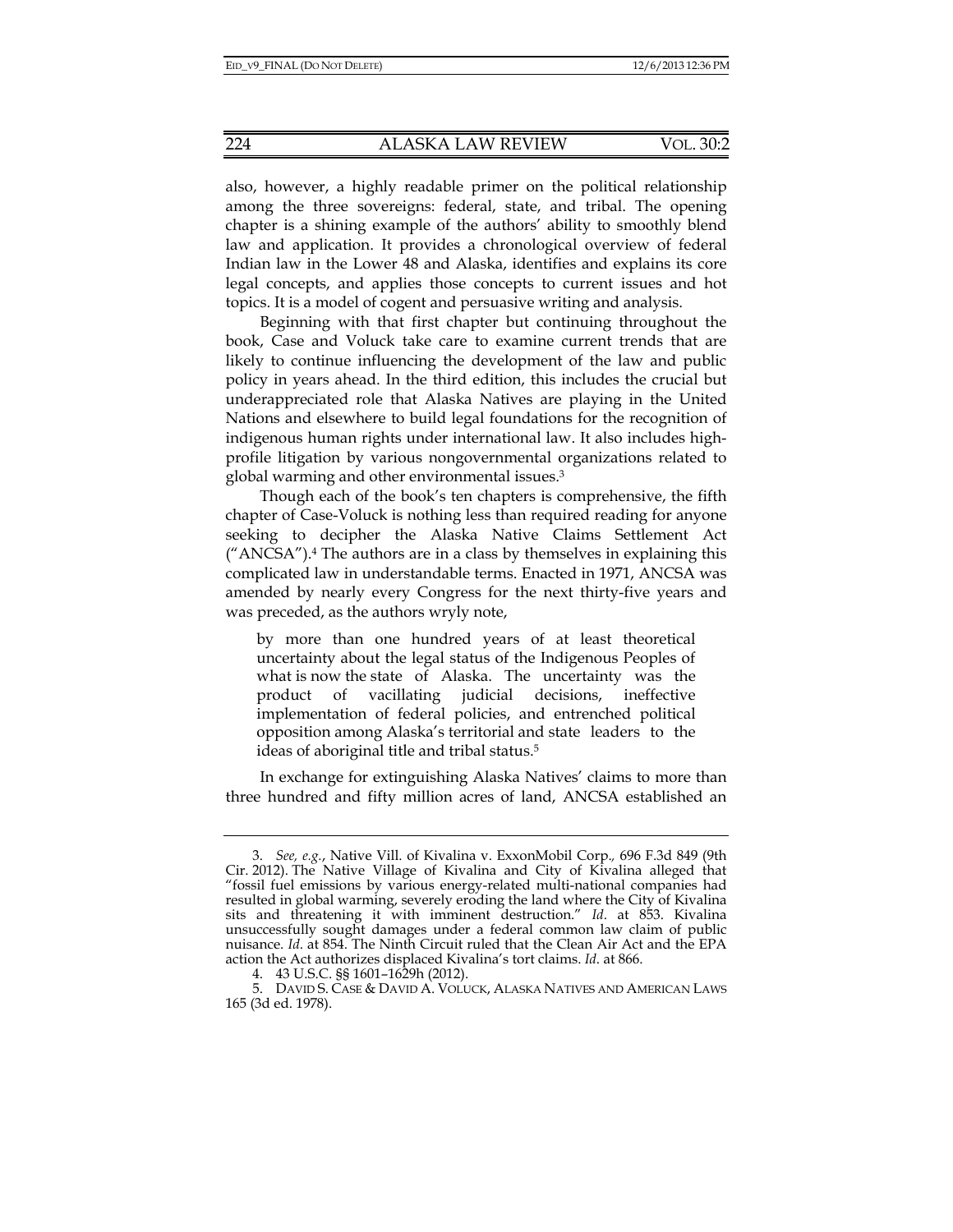experimental corporate governance model of sometimes dizzying complexity. The basic idea was to forgo the Lower 48 approach, symbolized by the Indian reservation system, whereby existing Native American tribal governments were vested with assets reserved after the extinguishment of aboriginal land claims. Instead, many, but not all, Alaska Natives were permitted to become individual shareholders in regional and village corporations. Case and Voluck patiently trace ANCSA's sometimes convoluted history and shifting goals, concentrating on the underlying battle for control of Alaska's lands and natural resources.

Readers might be forgiven for concluding that if ever there was a federal statute that could be used to justify almost anything that has happened in modern Alaska, depending on the given timeframe and the political agenda of the person or interest group involved, ANCSA is it. Over the years, ANCSA has been alternatively cited for preserving or abrogating tribal sovereignty, for economically empowering or subjugating Alaska Native communities and people, and for postponing or accelerating the subsistence food crisis in rural Alaska. When it comes to separating ANCSA fact from myth or misconception, Case and Voluck really shine. Other well written but less detailed expositions of ANCSA, such as that found in *Cohen's Handbook*, merely attest to the value of what Case and Voluck have accomplished here in demystifying the statute.

Like the other chapters, Chapter Five proceeds methodically. After carefully deconstructing the framework of the corporate structure established by the Act, the authors make some general observations about what ANCSA does and does not do. They then catalogue many of the costs and benefits that have come from converting communal tribal land claims to individual private property. ANCSA's history, purpose, and goals are addressed, but so is its current reality—along with the separate statutes and court decisions it has spawned.

For example, ANCSA does not "expressly protect" subsistence within its text.<sup>6</sup> According to Case and Voluck, the Act is more nuanced:

Although ANCSA extinguished Alaska Native hunting and fishing rights, its legislative history confirms that Congress also intended that the lands conveyed under the act as well as state and federal policies were to be used to promote and maintain

 <sup>6.</sup> ALASKA FED'N OF NATIVES, 2008 FEDERAL PRIORITIES: PROTECTION OF SUBSISTENCE HUNTING, FISHING AND GATHERING IN ALASKA 1 (2008), *available at*  http://www.nativefederation.org/wp-content/uploads/2012/10/2008 subsistence-report.pdf.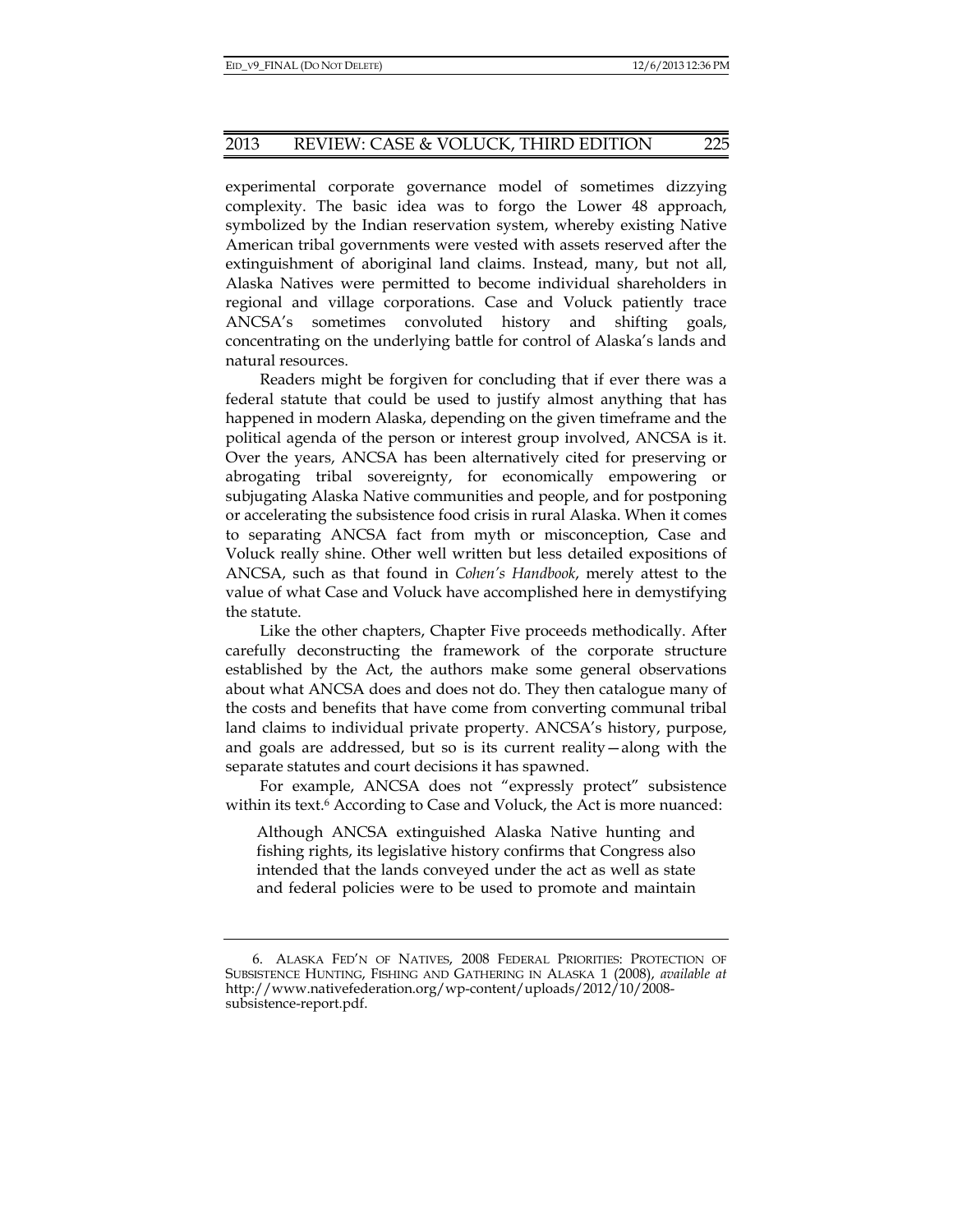Alaska Native subsistence values.7

The book goes on to analyze why this is so. It also examines how ANCSA set the stage for Congress' later enactment of the Alaska National Interest Lands Conservation Act ("ANILCA").8 Passed in 1980, ANILCA established subsistence preferences for "rural Alaska residents," as opposed to just Alaska Natives, and was intended to transfer administration of subsistence preferences on federal lands to the state government.9

Less than a decade later, when the Alaska Supreme Court held in *McDowell v. State of Alaska*<sup>10</sup> that the preference system violated Alaska's Constitution, the federal government was compelled to administer those preferences.11 This has sparked seemingly endless conflict between state and tribal authorities over fishing and hunting on lands controlled by Alaska Native corporations or tribal governments.12

The previous edition of Case-Voluck, including its insightful and spirited treatment of subsistence issues, was particularly helpful to the Indian Law and Order Commission. The Commission is the national advisory board to President Obama and Congress, and was established by the Tribal Law and Order Act of 2010. The author of this book review currently serves as chair of this Commission, which was privileged to make four official visits to Alaska during the past year. The Commission's nine volunteer members were all appointed by the President or Congressional leadership, and the nonpartisan group includes both Democrats and Republicans. While meeting in all parts of the state with tribal, state, and federal officials and rural and urban Alaskans alike, the Commission was struck by the frequent connection between subsistence issues—access to fishing, hunting, and other wild, renewable resources—and public safety issues. The Commission observed that in many parts of the state, the traditional subsistence lifestyle of Alaska Natives is being squeezed to the breaking point.

For example, this past year, Alaska Native fisherman living along

 <sup>7.</sup> CASE & VOLUCK, *supra* note 5, at 46.

 <sup>8. 16</sup> U.S.C. §§ 3101–3233 (2012).

 <sup>9. § 3113.</sup> 

 <sup>10. 785</sup> P.2d 1 (Alaska 1989).

 <sup>11.</sup> *Id.* at 12.

 <sup>12.</sup> On November 4, 2013, for example, the State of Alaska filed a petition for certiorari with the United States Supreme Court in *Alaska v. Jewell.* Petition for a Writ of Certiorari, Alaska v. Jewell, No. 13-562 (U.S. Nov. 4, 2013). The State challenges the Ninth Circuit's prior decision that—as a consequence of the Alaska National Interest Lands Conservation Act and its implementing regulations—the United States government has jurisdiction, given the scope of its federal reserved water rights in Alaska, to regulate and fishing and hunting along waterways constituting more than one-half the entire state. *Id*. at \*3.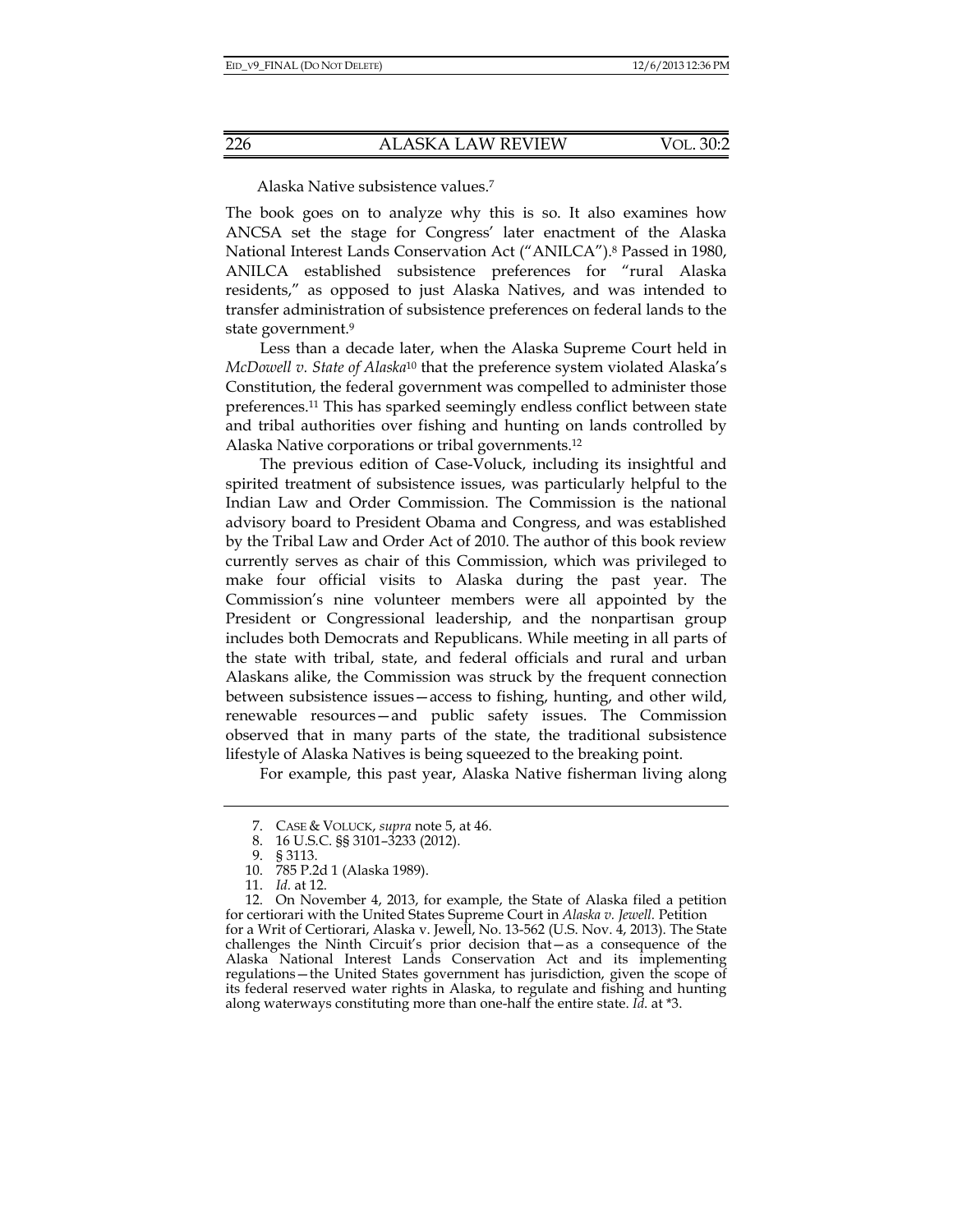the Yukon River were ordered to do without when their staple, the king salmon, did not run as in many years past due to a perfect storm: commercial overfishing; declining fish populations; and a legal and public policy baseline in Alaska—detailed in *Alaska Natives and American Laws*—that treats Native fishing rights no differently than tourism. Citizens of Alaska Native villages that already must pay the highest gasoline prices in the nation and ten dollars or more for a quart of milk also face unprecedented threats to their traditional culture and way of life.13

In Chapter Eight, which deals with subsistence issues, the authors delve into the Alaska Supreme Court's *McDowell* opinion, which invalidated the state statutory subsistence preference for rural residency that was enacted to comply with ANILCA.14 Case and Voluck start with the case's legal implications, but quickly move to the resulting politics that have played out in the field. In their description of a Fish and Game Department that "is dominated by non-Native urban, sport, and commercial hunting and fishing interests," which "make wildlife management policies in splendid isolation from the rural (predominately Native) populations," the authors' frustration over the status quo is palpable.15 Such language may strike some readers as too emotive, or perhaps a little flip. There is no question that here, as throughout the book, Case and Voluck seem exasperated as they attempt to make sense of these vexing public policy issues. The authors' tone is occasionally distracting, yet their peerless ability to clarify a seemingly impenetrable subject matter makes for rewarding reading.

Case-Voluck differs from a treatise such as *Cohen's Handbook* in a more general respect, as well: some aspect of tribal sovereignty and selfdetermination is explored in every chapter of the book. Case and Voluck devote the entire closing chapter to examining the scope of tribal sovereignty, especially since the enactment of ANCSA. This chapter traces the historical roots of Alaska Native tribal sovereignty, formulates some general propositions about how ANCSA did and did not substantively affect tribes' retained governmental powers, and painstakingly breaks down what a tribe's inherent powers of selfgovernment actually mean in practice. For instance, the chapter discusses when and how a tribal governing council can waive its tribe's sovereign immunity, and which matters fall within tribal jurisdiction for

 <sup>13.</sup> Robert Brodsky, *Alaska Native Corporations Defend Their Programs*, GOV'T EXEC. (Mar. 17, 2009), http://www.govexec.com/oversight/2009/03/alaskanative-corporations-defend-their-programs/28768.

 <sup>14.</sup> *McDowell*, 785 P.2d at 1.

<sup>15</sup>**.** CASE & VOLUCK, *supra* note 5, at 294.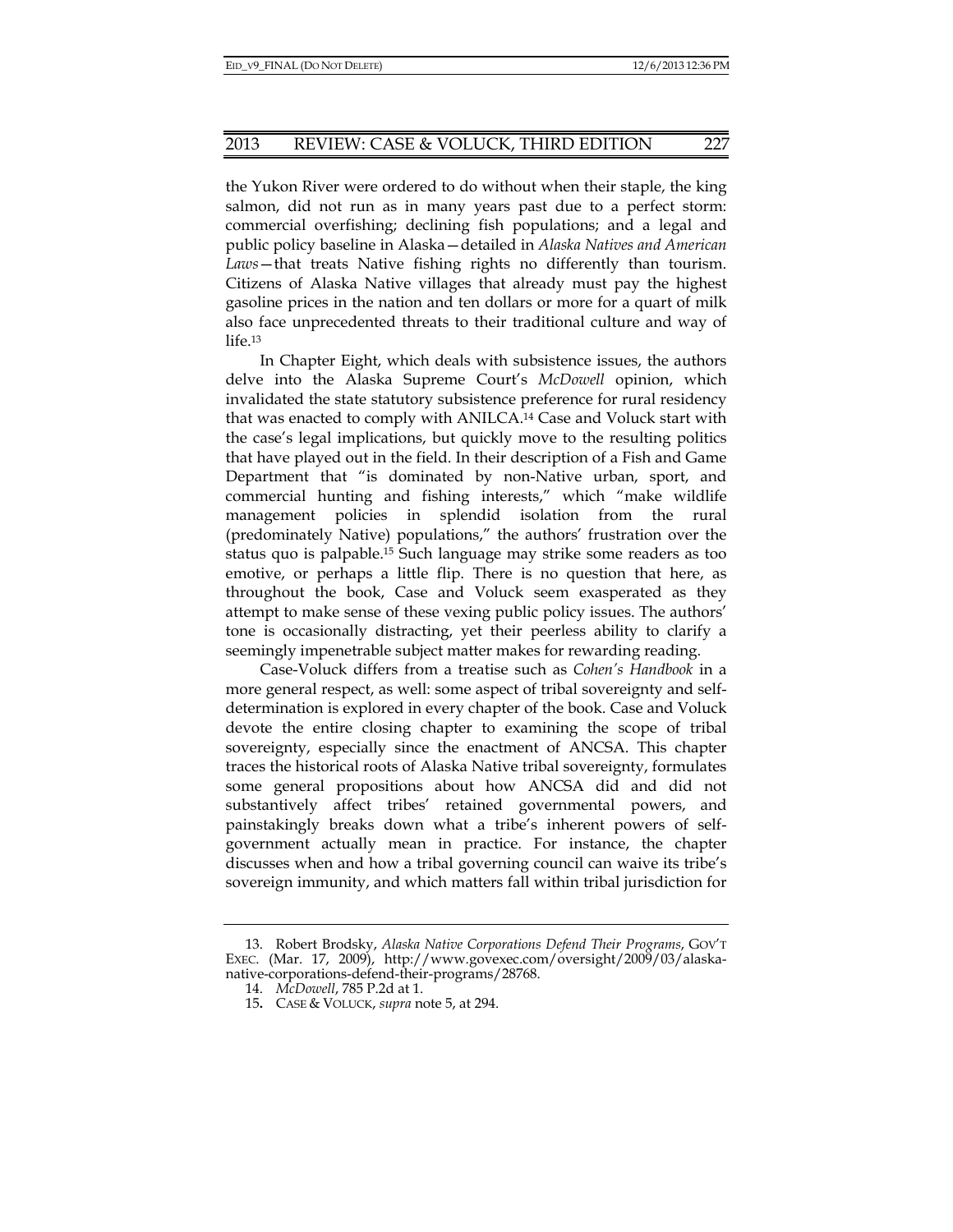regulatory and adjudicative purposes.16

By book's end, the reader is left with the inescapable conclusion that tribal sovereignty lives on in Alaska, and is likely to become even more important in the future as many villages boost their capabilities for self-government and service delivery. This is the case even notwithstanding the aboriginal land claims extinguished by ANCSA, including as narrowed by the United States Supreme Court in *Alaska v. Native Village of Venetie*. 17 The authors provide an especially useful service by putting into perspective that 1998 decision, which is often miscited for the sweeping but inaccurate conclusion that there is little or no federal "Indian country" in Alaska (apart from the Metlakatla Reservation) on which Alaska Native tribes may assert concurrent criminal jurisdiction.18 Case and Voluck note, for instance, that *Venetie* does not hold that there is no Indian country in Alaska, but rather, that any designated Indian country would have to be in the form of an allotment or other trust or restricted land that is "set aside under federal superintendence."19

This leads to a complaint, or rather, more of a suggestion: given all this understandable emphasis on tribal sovereignty and selfdetermination, it is striking that *Alaska Natives and American Laws* devotes comparatively much less attention to criminal justice or public safety issues. Readers certainly deserve (and probably expect) a more detailed explication of how Alaska Native communities protect their citizens and enforce their own laws. The Commission's report to Congress and the President concludes that Alaska Native communities are frequently denied even the most basic tools to protect themselves and, to borrow an iconic Supreme Court phrase about tribal governments, are also denied the right "[t]o make their own laws and be governed by them."20 Rather than rely on self-governing tribal nations as the backbone of local justice, supplementing it with essential state services to encourage accountability and transparency, there is a pronounced tendency in Alaska to do precisely the opposite. A relatively small cadre of state and federal officials is typically charged

 <sup>16.</sup> *Id.* at 373–443.

 <sup>17. 522</sup> U.S. 520 (1998) (holding that land transferred under ANCSA is not "Indian country").

 <sup>18.</sup> *See* INDIAN LAW & ORDER COMM'N, A ROADMAP FOR MAKING NATIVE AMERICA SAFER 44–45 (2013) [hereinafter ROADMAP] (acknowledging and rejecting the State of Alaska's position that because of ANCSA and *Venetie*, there is very little Indian country in Alaska as defined by the Federal Indian Country Act, 18 U.S.C. § 1151 (2012)).

 <sup>19.</sup> CASE & VOLUCK, *supra* note 5, at 399 (internal quotation marks omitted).

 <sup>20.</sup> Williams v. Lee, 358 U.S. 217 (1959).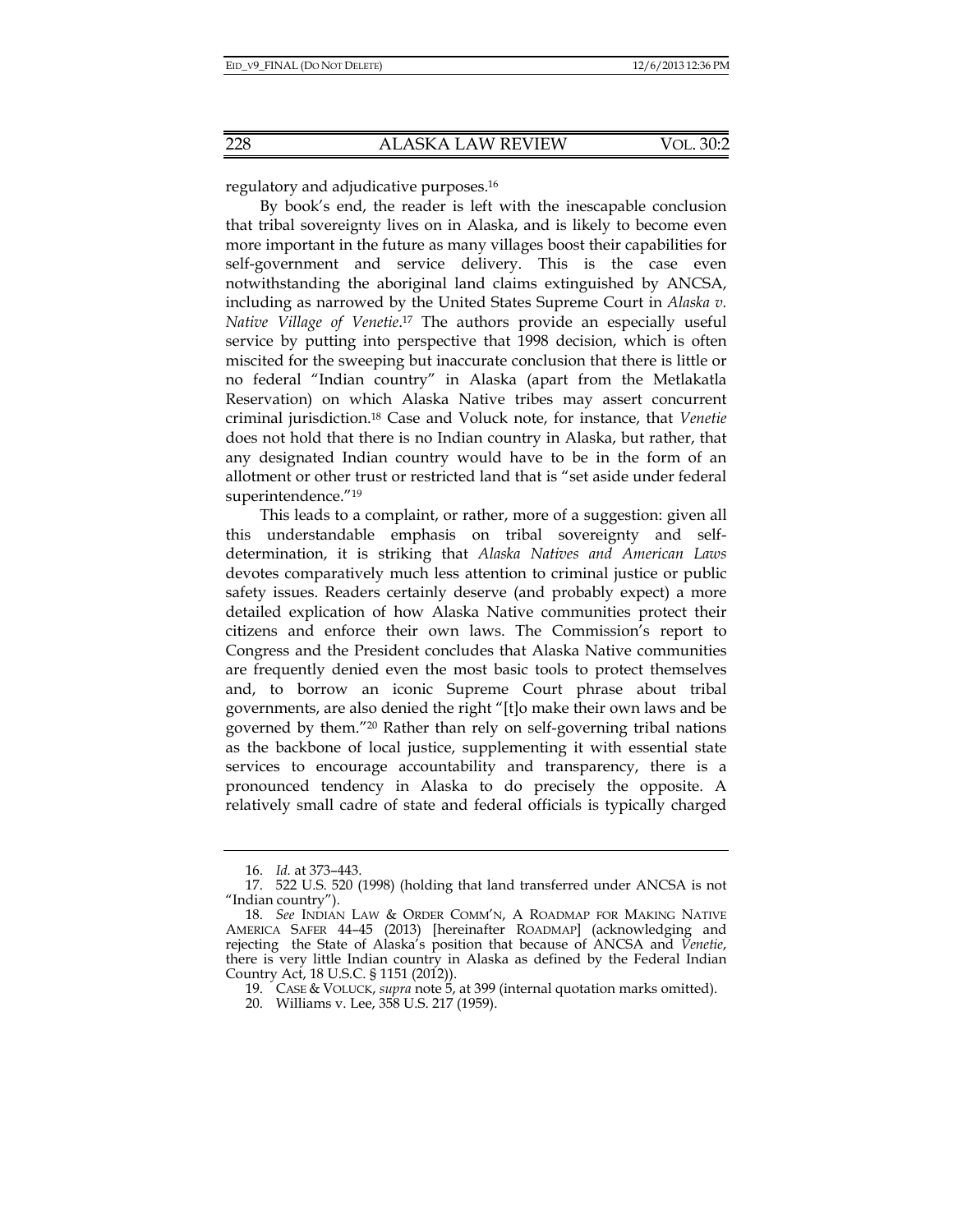with serving vast geographical areas. The dedicated but thinly staffed Alaska State Patrol ("ASP") unit operating out of Fairbanks, for instance, provides service to an area the size of Texas. At field hearings and site visits, the Commission also found that Alaska Native tribal courts are often marginalized or simply ignored by state officials.21

Providing law and order from afar tends to exacerbate the public safety crisis affecting many villages. Communities hundreds of miles from the nearest graded dirt road must depend on the ASP and the Alaska State Courts. The ASP has created a program of unarmed Village Public Safety Officers ("VPSOs") who, if a village so requests, can reside locally and assist with law enforcement, firefighting, and emergency response. But by design, these VPSOs, who are paid by Alaska Native Corporations but report to the State Patrol, are not accountable directly to Native Alaska communities. Though they can make arrests and briefly detain suspects, VPSOs are not authorized to carry firearms because they are not, by deliberate design of state law, qualified to act as state-certified peace officers, cops, or criminal investigators. As the Indian Law and Order Commission concludes in its November 2013 report:

Funding is available for just over 100 VPSOs, although only 88 positions serving 74 communities were filled in 2011. Local Alaska Native Corporations hire VPSOs and villages have input into their selection; but, the officers actually work under Alaska State Trooper oversight. VPSO presence helps improve the coverage ratio, but technically their role is restricted to basic law enforcement and emergency first response. They do not carry firearms, although most offenders in rural villages do, a fact tragically emphasized through the death of VPSO Thomas Madole in March 2013.22

Most disturbing of all are the victims of violent crime, often women

 <sup>21.</sup> For example, Alaska Attorney General Michael Geraghty recently gained headlines by intervening in a child custody dispute on behalf of Edward Parks. Parks was convicted by a state court of the kidnapping and aggravated assault of his girlfriend, the mother of his minor child and a member of the Village of Minto west of Fairbanks. Parks beat the victim so badly that he broke three of her ribs and collapsed one lung, then denied her medical care for two days. Attorney General Geraghty, while decrying Park's criminal behavior, explained that intervening against the tribal court's order declaring Parks to be an unfit parent was important because "[w]e're supporting his due process rights as we would any other Alaskan." Richard Mauer, *In Challenging Tribal Court, State Backs Man Convicted of Beating His Wife*, ANCHORAGE DAILY NEWS (Aug. 25, 2013), http://www.adn.com/2013/08/25/3042290/in-challengingtribal-court-state.html.

 <sup>22.</sup> ROADMAP, *supra* note 18, at 39.